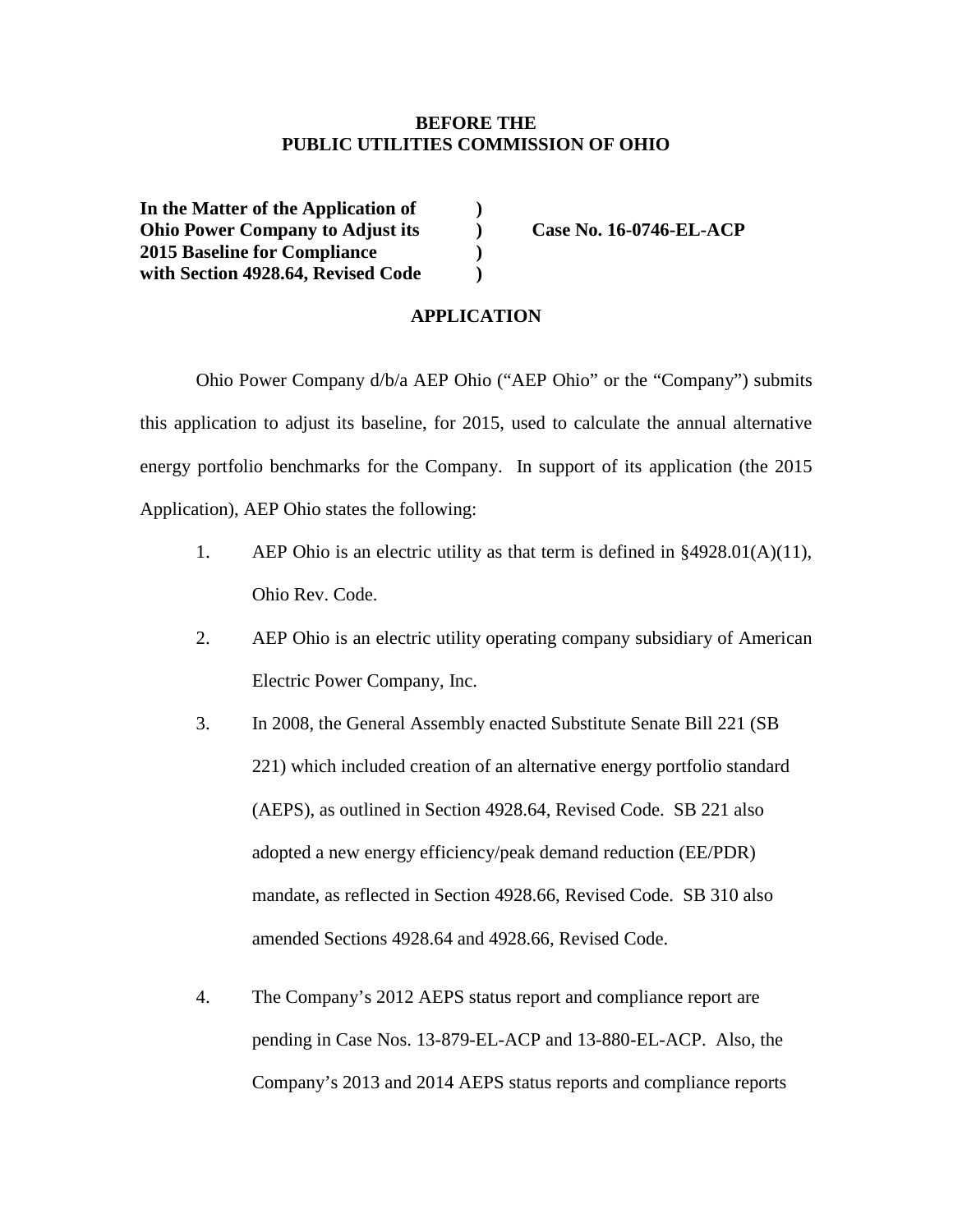are pending in Case Nos. 14-520-EL-ACP and 14-521-EL-ACP and Case Nos. 15-693-EL-ACP and 15-694-EL-ACP, respectively. The Company filed a separate application in Case No. 14-559-EL-ACP to request a ruling regarding the proposed economic development baseline adjustment for 2012 and 2013, which remains pending. On June 4, 2014, Public Utilities Commission of Ohio Staff filed its Findings and Recommendations regarding the 14-559 application. Staff subsequently filed, on June 11, 2014, a correction to their findings. As corrected, Staff recommended that the Company be allowed to adjust its baseline for economic development customers receiving discounts through the Company's EDR (Economic Development Rider). Finally, the Company filed a separate application in Case No. 15-332-EL-ACP to request a ruling regarding the proposed economic development baseline adjustment for 2014, which remains pending.

- 5. The specific baseline adjustment being proposed in the 2015 Application is reflected in Exhibit  $A<sup>1</sup>$  $A<sup>1</sup>$  $A<sup>1</sup>$  attached. The proposed baseline adjustment is appropriate under Section 4928.64 and 4928.66, Revised Code, and is consistent with OAC 4901:1-40-03(C), as further explained below.
- 6. As part of its Application filed in the *ESP I* proceeding (Case No. 08-917- EL-SSO *et al*.), the Company stated that "this application seeks to establish the 2009 baseline for energy savings by using total normalized

 $\overline{\phantom{a}}$ 

<span id="page-1-0"></span><sup>&</sup>lt;sup>1</sup> As permitted by Substitute Senate Bill 310, AEP Ohio has elected to use as its baseline for the 2015 compliance year the actual retail sales rather than using a three-year average approach.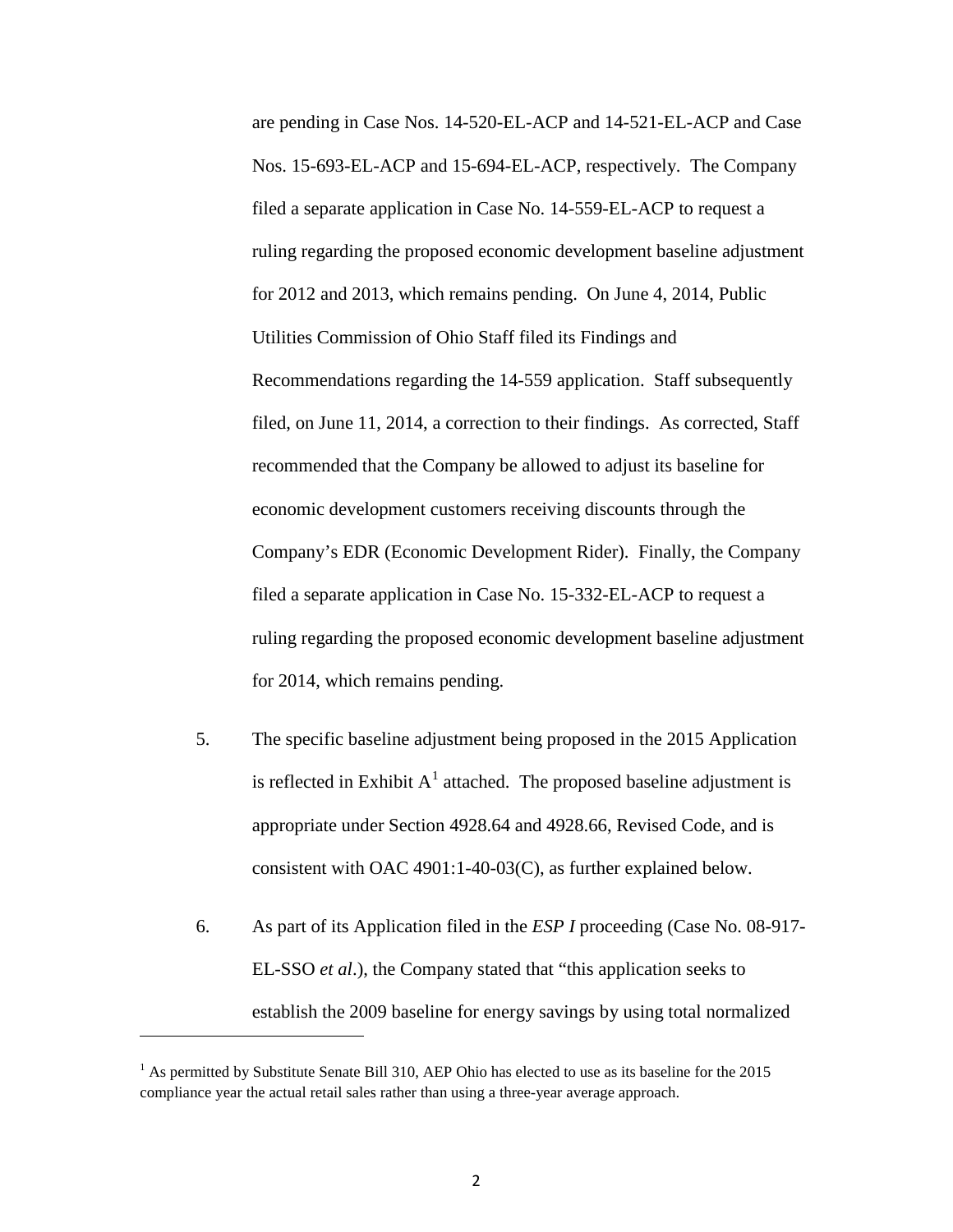retail kilowatt hours sold in 2006, 2007 and 2008, adjusted for new economic growth in the Companies' service territories…. The Companies also propose that the same process they present for establishing the 2009 baselines be used for determining future baselines." *ESP I*, Application at 9-10. Thus, the Company's *ESP I* application specifically sought relief for adjusting both the EE/PDR and AEPS 2009 baselines for new economic growth and affirmatively proposed the same solution for subsequent years.

7. The Opinion and Order noted in the section called "Baselines and Benchmarks" that AEP Ohio proposes "baselines for meeting the benchmarks for statutory compliance … excluding economic development load … The Companies contend that its process is consistent with Sections 4928.64(B) and 4928.66(A)(2)(a), Revised Code." *ESP I*, Opinion and Order at 41-42. This section of the Opinion and Order addressed the baselines for both EE/PDR and AEPS and the Commission explicitly acknowledged that AEP Ohio's request in its Application was for both the EE/PDR and AEPS baselines. AEP Ohio sought clarification arguing that its "approach of adjusting the baseline for economic development load growth is consistent with §4928.64(B), Ohio Rev. Code, for alternative energy resources and §4928.66(A) (2) (a), Ohio Rev. Code, with respect to energy efficiency and peak demand reduction programs. In its July 23, 2009 Entry on Rehearing in *ESP I*, the Commission again referenced both the EE/PDR statute and the AEPS statute in a section entitled "Baselines and Benchmarks." While some of the text refers to the "EE baseline," the

3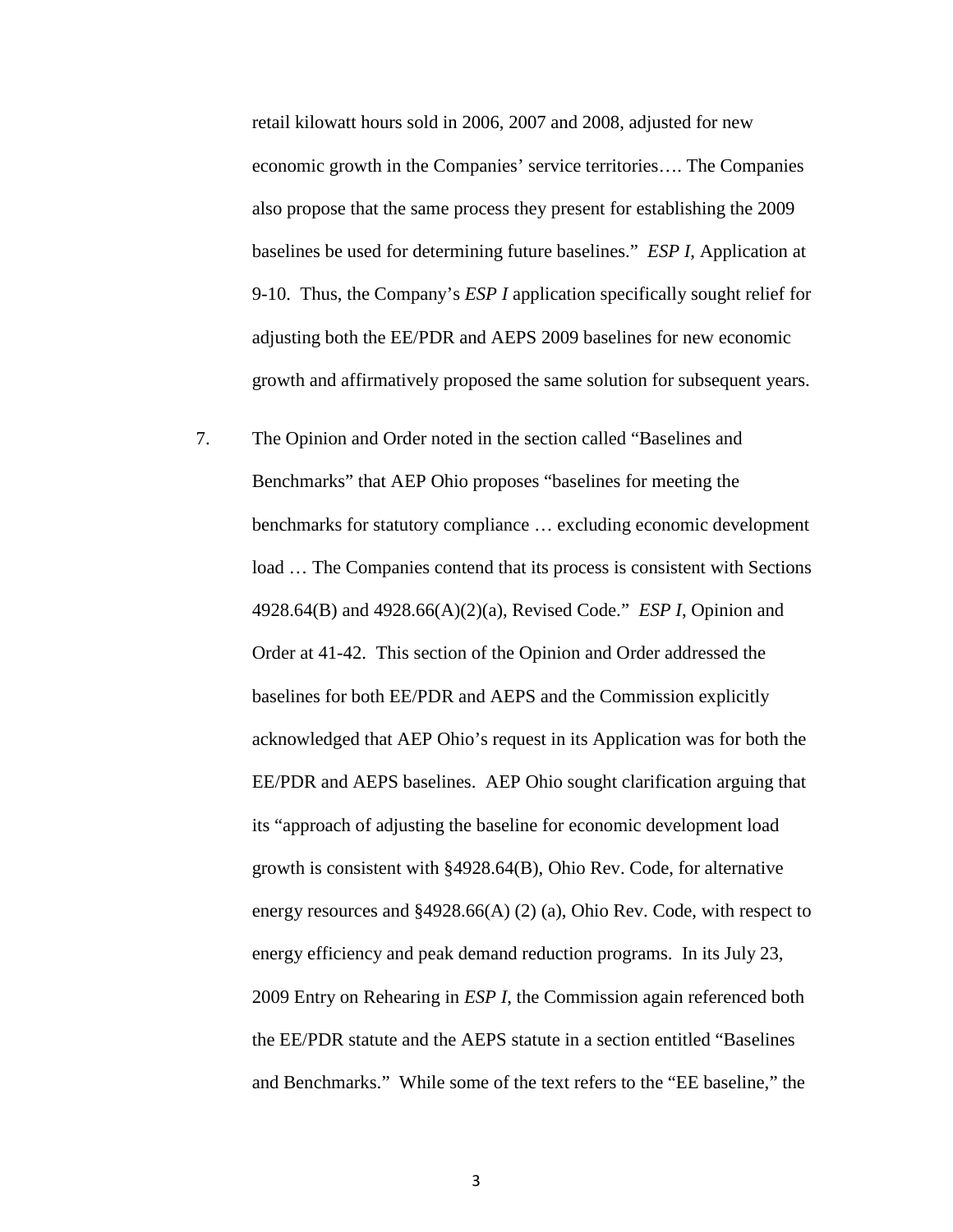Commission reinforced its original decision and included multiple references to both Section 4928.64 and 4928.66. *ESP I*, Entry on Rehearing at 27-28.

- 8. In Case Nos. 10-486-EL-ACP and 10-487-EL-ACP, the Commission modified a Stipulation between Staff and AEP Ohio regarding 2009 AEPS compliance and determined that the *ESP I* decision's approval of the economic development load baseline adjustment should only be automatically extended through the term of *ESP I* (*i.e*., 2009-2011). AEP Ohio filed an application for rehearing asking, among other things, that the Commission clarify that AEP Ohio may still file a separate application requesting a reduced baseline after the expiration of the Company's *ESP I* term, pursuant to Rule 4901: 1-40(B)(3), O.A.C. Rule 4901:1-40(B)(3). Unfortunately, the Commission did not issue an entry on rehearing to address AEP Ohio's request for clarification regarding compliance.
- 9. The Commission has approved the Company's same baseline calculation methodology for AEP Ohio's 2012-2014 EE/PDR Action Plan, which extends well beyond the term of the ESP I. *In the Matter of the Application of Ohio Power Company for Approval of its Program Portfolio Plan and Request for Expedited Consideration*, Case Nos. 11- 5568-EL-POR *et al.*, Opinion and Order (March 21, 2012).
- 10. AEP Ohio submits that there is no substantive or logical distinction to be made as between the EE/PDR baseline and the AEPS baseline. Both the

4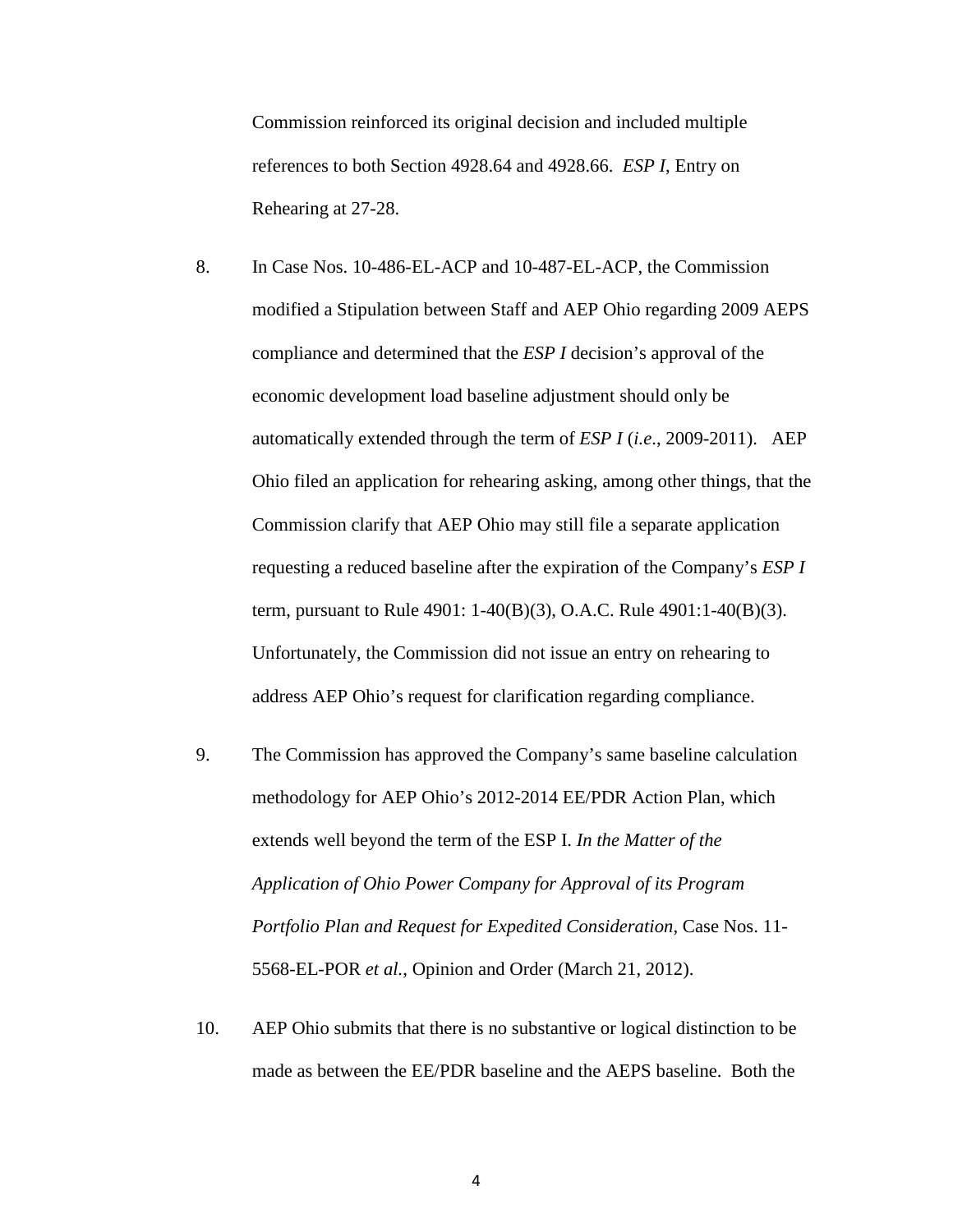AEPS and EE/PDR mandates became effective with calendar year 2009 and involve calculations of annual benchmark requirements based on the average retail sales from the preceding three years. See R.C. 4928.64(B);  $4928.66(A)(2)(a)$ . Both the AEPS and EE/PDR mandates identically allow the Commission to reduce the baseline (and thus reduce the benchmark requirement) for "new economic growth." *Id*. The Commission's rules, which were not effective until December of 2009, acknowledge the Commission's ability to adjust the compliance baselines for new economic growth, simultaneously adopting parallel provisions for the EE/PDR and AEPS requirements. OAC 4901:1-39-05(B) and OAC 4901:1-40-03(B)(3). AEP Ohio submits that the same rationale for excluding new economic growth load applies to both the EE/PDR and AEPS without distinction. Both statutes contain the same baseline adjustment concept and both promote the obvious goal of avoiding adverse "side effects" of promoting economic development in Ohio. Otherwise, a utility would have a disincentive for attracting new economic development in Ohio if it would result in more burdensome and costly mandates for EE/PDR and AEPS.

11. AEP Ohio also submits that economic development is beneficial for the State of Ohio and therefore believes that reducing the baseline for the portion of the load with an economic development rider benefits the public. In approving rate discounts for certain customers under R.C. 4905.31 based on economic development considerations, the Commission

5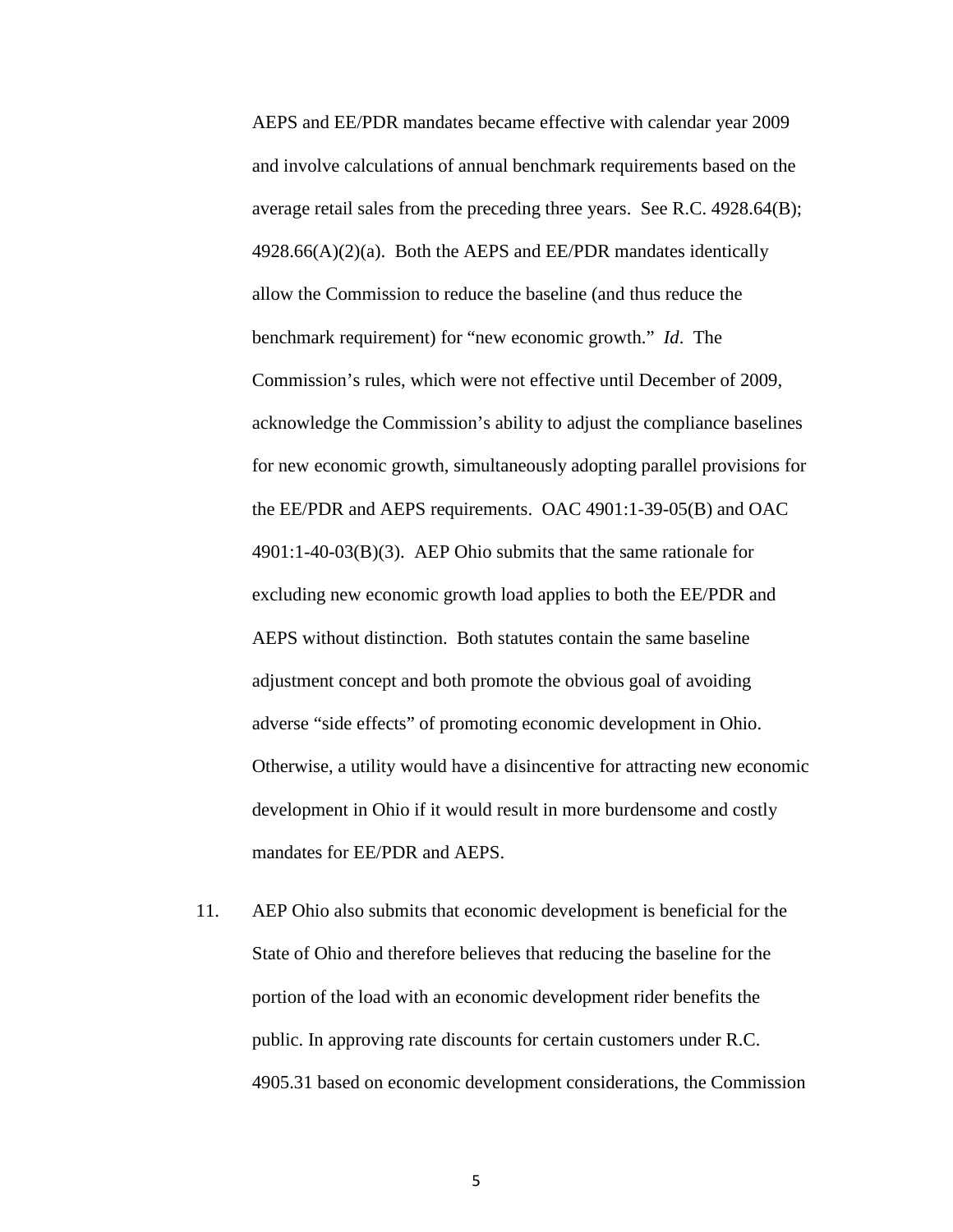has already determined that such discounts attract and retain new load growth that promotes the public interest and advances the economic development of the State of Ohio. AEP Ohio's EE/PDR baselines and its AEPS baselines for 2009 through 2014 have been filed using substantially the same set of economic development criteria, which currently tracks with the load associated with the discounts recovered from all customers through the Company's Economic Development Rider (EDR).

12. Finally, approving AEP Ohio's requested baseline adjustment in the 2015 Application will reduce projected compliance costs and save customers money, as reflected in Exhibit B attached to this Application.

WHEREFORE, Based on the information and exhibits submitted with this filing, the Commission should approve the Company's 2015 Application, the Commission should confirm that the adjusted AEPS baseline used by the Company in its 2015 compliance report is consistent with, and approved under, the governing statute, R.C. 4928.64(B). In order to reduce uncertainty and help the Company more effectively manage its compliance obligations, AEP Ohio requests an expedited ruling on this application.

Respectfully submitted,

/s/ Steven T. Nourse

Steven T. Nourse American Electric Power Service Corporation 1 Riverside Plaza,  $29<sup>th</sup>$  Floor Columbus, Ohio 43215 Telephone: (614) 716-1608 Fax: (614) 716-2950 Email: [stnourse@aep.com](mailto:stnourse@aep.com)

Counsel for Ohio Power Company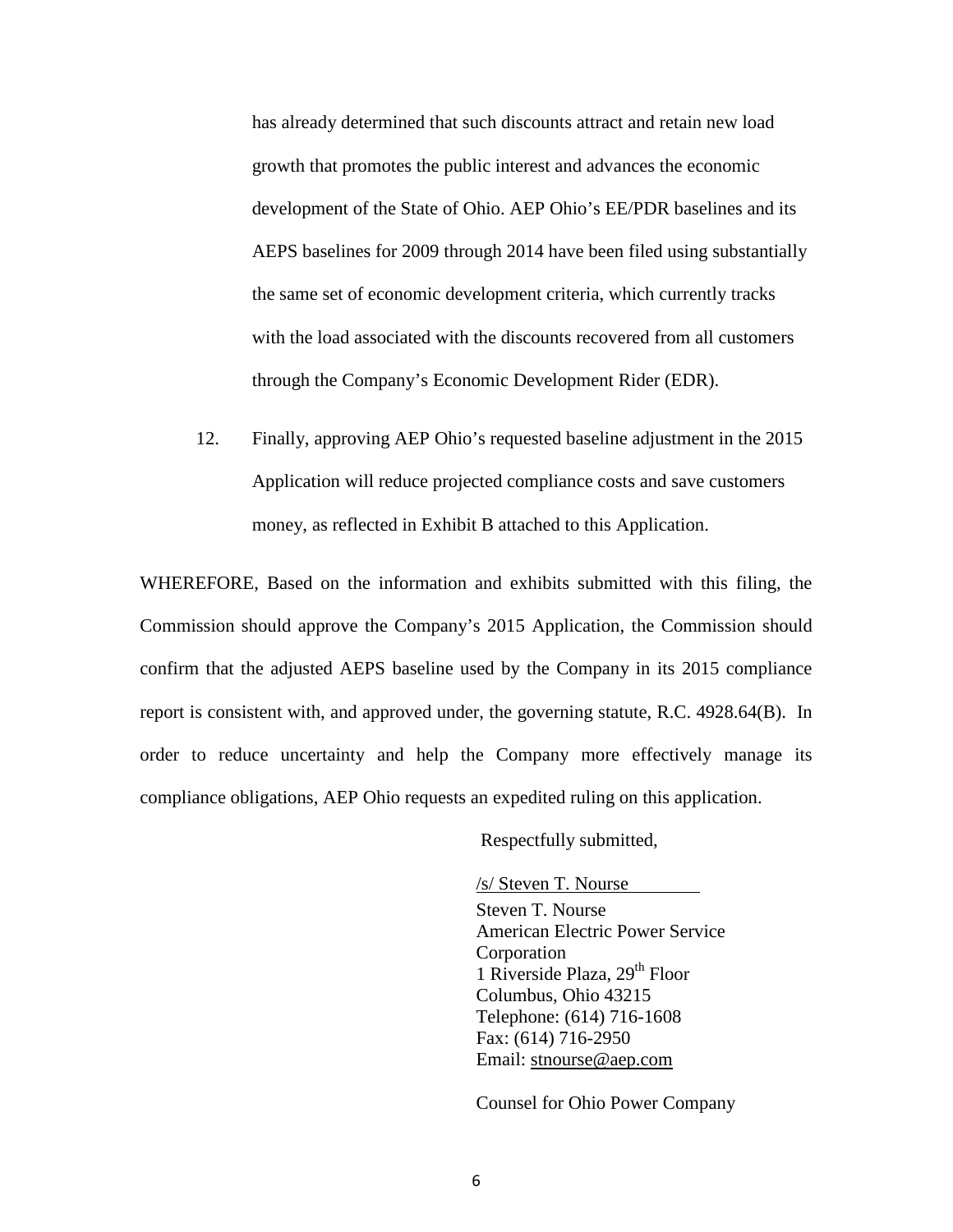# **Ohio Power Company Renewable Energy Benchmarks for 2015**

### **Table 1: Solar**

| <b>Solar - Ohio Power</b>       |                                             |                                       |                             |  |                             |                                       |  |  |
|---------------------------------|---------------------------------------------|---------------------------------------|-----------------------------|--|-----------------------------|---------------------------------------|--|--|
| (all units in MWh unless noted) |                                             |                                       |                             |  |                             |                                       |  |  |
| Year                            | <b>Actual Retail</b><br>Sales<br>(SSO Load) | Adjustments for<br>Economic<br>Growth | Adjusted<br><b>Baseline</b> |  | Year-end<br>Solar<br>Target | Year-end<br>Solar<br><b>Benchmark</b> |  |  |
| 2015                            | 13,519,996                                  | (974,133)                             | 12,545,862                  |  | 0.12%                       | 15,055                                |  |  |

### **Table 2: Non-Solar**

| <b>Non-Solar - Ohio Power</b>   |                               |                             |                             |  |                       |                       |  |  |  |
|---------------------------------|-------------------------------|-----------------------------|-----------------------------|--|-----------------------|-----------------------|--|--|--|
| (all units in MWh unless noted) |                               |                             |                             |  |                       |                       |  |  |  |
| Year                            | <b>Actual Retail</b><br>Sales | Adjustments for<br>Economic | Adjusted<br><b>Baseline</b> |  | Year-end<br>Non-Solar | Year-end<br>Non-Solar |  |  |  |
|                                 | (SSO Load)                    | Growth                      |                             |  | Target                | <b>Benchmark</b>      |  |  |  |
| 2015                            | 13,519,996                    | (974,133)                   | 12,545,862                  |  | 2.38%                 | 298,592               |  |  |  |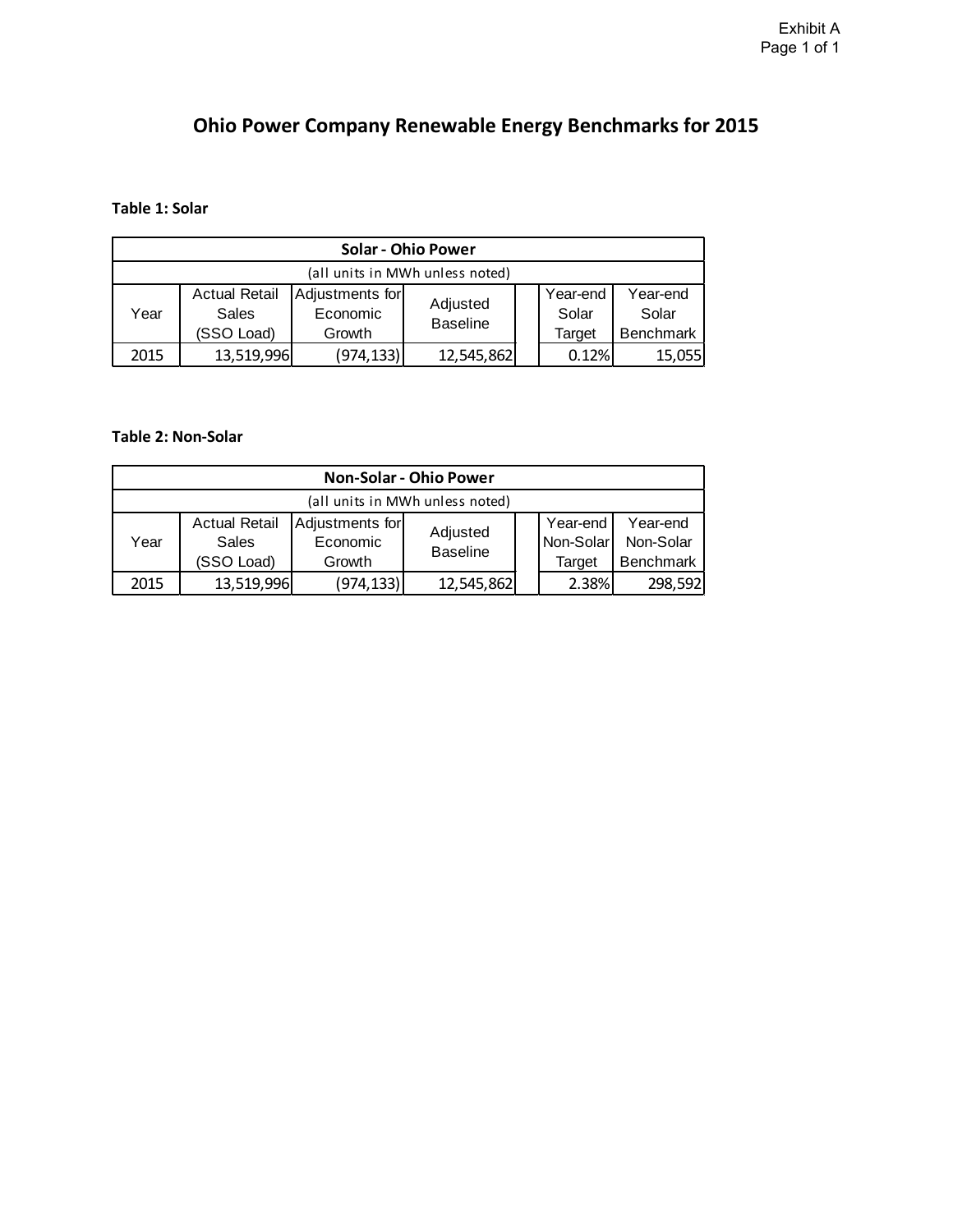| Ohio Power Company Renewable Compliance Costs (2015) |                     |                     |                   |  |  |  |  |  |
|------------------------------------------------------|---------------------|---------------------|-------------------|--|--|--|--|--|
|                                                      |                     |                     |                   |  |  |  |  |  |
|                                                      | Unadjusted          |                     |                   |  |  |  |  |  |
|                                                      | <b>Baseline SSO</b> | less: Economic      | Adjusted          |  |  |  |  |  |
|                                                      | Sales               | Development         | <b>Baseline</b>   |  |  |  |  |  |
| 2015 Compliance Baseline (MWh)                       | 13,519,996          | (974, 133)          | 12,545,862        |  |  |  |  |  |
|                                                      |                     |                     |                   |  |  |  |  |  |
| 2015 Benchmark - 2.5% (MWh)                          | 338,000             | (24, 353)           | 313,647           |  |  |  |  |  |
| x                                                    |                     |                     |                   |  |  |  |  |  |
| (Est) Weighted REC Cost 2015                         | \$<br>45.68         | \$<br>45.68         | \$<br>45.68       |  |  |  |  |  |
|                                                      |                     |                     |                   |  |  |  |  |  |
| Compliance Cost                                      | Ś.<br>15,440,465    | \$<br>(1, 112, 505) | \$.<br>14,327,959 |  |  |  |  |  |

# **Ohio Power Company Renewable Compliance Costs for 2015**